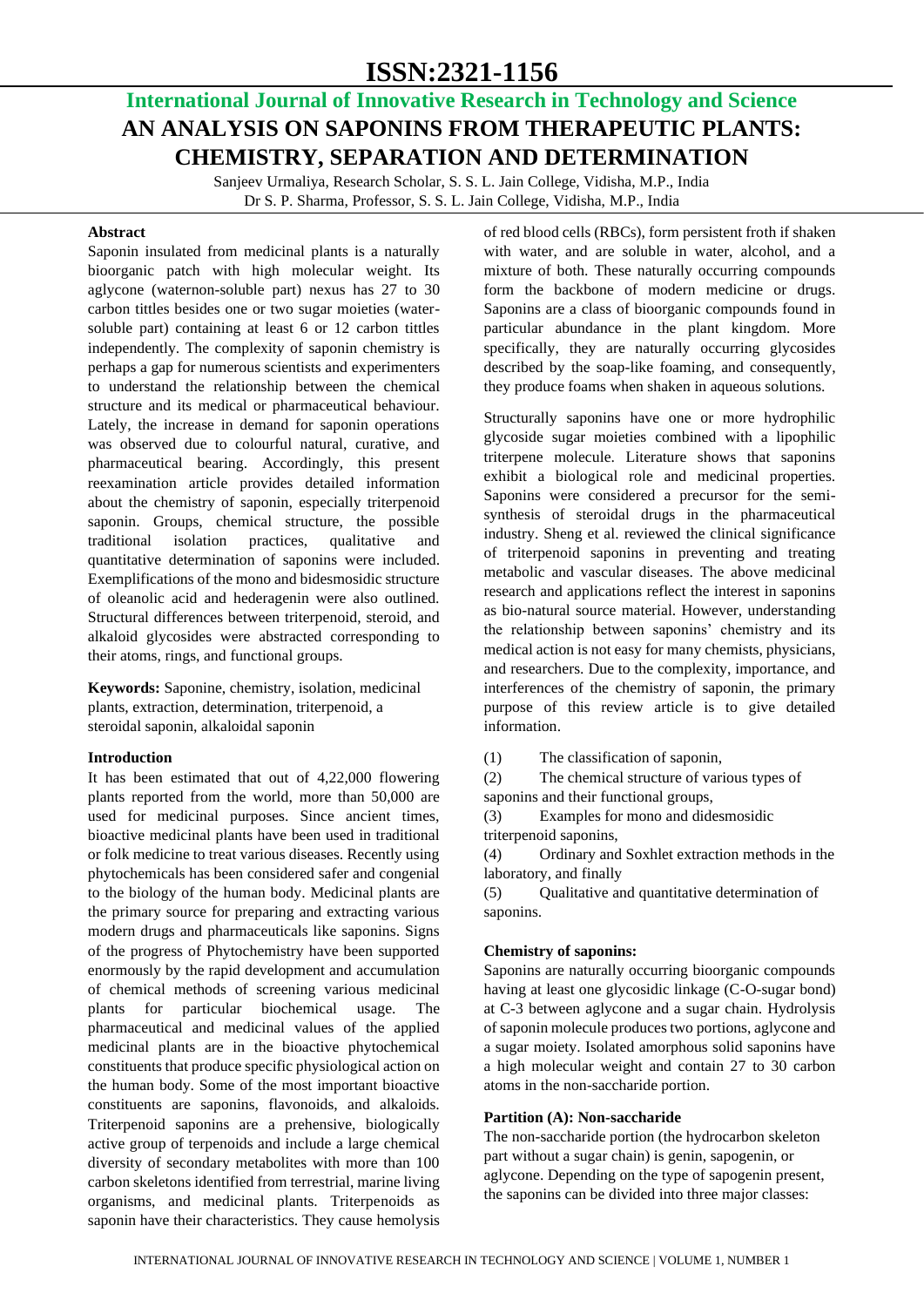### **International Journal of Innovative Research in Technology and Science**

#### **Triterpenoid glycosides:**

This type of saponins is the most widely distributed in the plant kingdom. Triterpene means three monoterpenes (10 carbon atoms) of 30 carbon atoms distributed as six isoprene molecules. Triterpene and triterpenoid glycosides are pentacyclic compounds with 30 carbon atoms and no spiro-carbon atoms (one carbon common in two rings). Triterpenoid glycosides contain 4 oxygen atoms and usually have one hydroxyl group (OH) at C-3 and carboxyl group (-COOH) at C-28. One oxygen atom presents in the molecule as ether-linked oxygen at C-3, the two oxygen atoms present as ester-linked oxygen at C-28.

In contrast, the remaining oxygen atom presents as a nonattached alcoholic group (-CH2-OH) at C-24. According to the number of sugar moieties attached to the aglycone nucleus, triterpenoid saponin can be classified into two types monodesmosidic and didesmosidic. Mono and didesmosidic structures of oleanolic acid and hederagenin as triterpenoid saponin were presented. Monodesmosidic triterpenoid glycosides have a single sugar chain, usually attached at C-3. Bidesmosidic triterpenoid glycosides have two sugar chains, often with one attached through an ether linkage at C-3 and the other either attached through an ester linkage at C-28 or through an ether linkage at C-24. Steroid glycosides are modified triterpenoids with the structure of tetracyclic six-membered rings and bicyclic five-membered rings containing 27 carbon atoms. Steroid glycosides have two hetero rings, one of both is a furan ring, and the other is a pyran ring. One spiro-carbon atom is ordinary between the two hetero rings (furanose and pyranose rings). Steroidal saponins are used mainly as precursors for the partial synthesis of sex hormones.

Alkaloid glycosides it's the third class of non-saccharide portion of saponins. Alkaloid glycosides have a steroidlike structure, but alkaloid glycosides have a piperidine ring (six-membered ring containing N-atom) instead of a pyranose ring (six-membered ring containing O-atom) in steroid glycosides.

#### **Partition (B): Saccharide moiety**

It has a variety of pentoses (furanose ring) or hexoses (pyranose ring) sugars. It may be Dextro (D) or Leavo (L) isomers of and anomers (conformation at C-1 of the sugar). Simply the two saponin portions (aglycone and sugar moieties) can be designated found that oleanolic acid (Ole) and hederagenin (Hed) are two triterpenoid aglycones attached to a variety of sugar moieties forming mono, di, tri, and tetra-saccharide saponin structures. Rhamnose, arabinose, xylose, glucose, and ribose are the most hexoses sugar present in saponins. The three categories of saponins can be formed and symbolized.

#### **Extraction and isolation of saponin**

Due to the increase in public awareness of preventative health care, an intensive review on the recent advances in extraction of a bioactive compound from medicinal plants have been reported in references. Almost all kinds of literature explain three different techniques for the extraction of saponins. Ordinary extraction and soxhlet extractor are well-known extraction methods, while modern techniques like ultrasound-assisted extraction, microwave-assisted extraction, and accelerated solvent extraction methods are still in advances and enhancements. According to Choon YC, maceration, reflux, and soxhlet extraction represent about ~60% of the employed techniques in extracting saponins from plant materials. Modern extraction processes represent about ~30 %, while subsequent extraction method represents about 10% of the employed techniques. Therefore, attention is paid to the traditional extraction techniques in our present review.

#### **Ordinary extraction**

The extraction of saponins by maceration is the famous method using ordinary solvent-like alcohols and nbutanol. It is a solid-liquid interface extraction where saponin's compounds inside the plant material can easily extract by immersion or soaking the plant materials in a suitable specific solvent for some time with or without stirring or shaking. The polarity of the solvent, temperature, maceration time, solubility of saponins and its effective diffusion in the liquid phase are the main operational variables affecting the efficiency of the normal extraction process. The polar saponins dissolve in polar solvents, and the nonpolar compounds dissolve in nonpolar solvents. The diffusion rate of saponins into the liquid phase depends upon the rate of mass transfer of a solute from the plant material to the solvent. The concentration gradient between the solid and liquid phases is the driving force of the diffusion of saponins into the solvent. The common maceration technique is straightforward and does not need a sophisticated experimental setup. Ethanol C2H5OH, methanol CH3OH, acetone CH3COCH3, ethyl acetate CH3COOC2H5, dichloromethane CH2Cl2, and a mixture of solvents are the ordinary solvents used for the extraction of saponins from plant material, but ethanol (50-98 %) and n-butanol CH3(CH2)2CH2OH are the commonly used solvent. Occasionally, the maceration time varied from a few hours to a few days (3d), 6weeks are the longest recorded time, and 30 minutes are the shortest recorded time of ordinary extraction. Maceration of plant materials by organic solvents may be accelerated or facilitated by heat, shaking and magnetic stirring. The temperature of extraction varies from ambient to the boiling point of the chosen solvent, and the number of extracted materials also varies from a few grams to a few kilograms.

The amounts of isolated saponins function of time of extraction, temperature, shaking, and the amount of original material. The longer extraction time, the higher temperature, and the heavier the extracted mass with shaking, the more isolated saponin will have and vice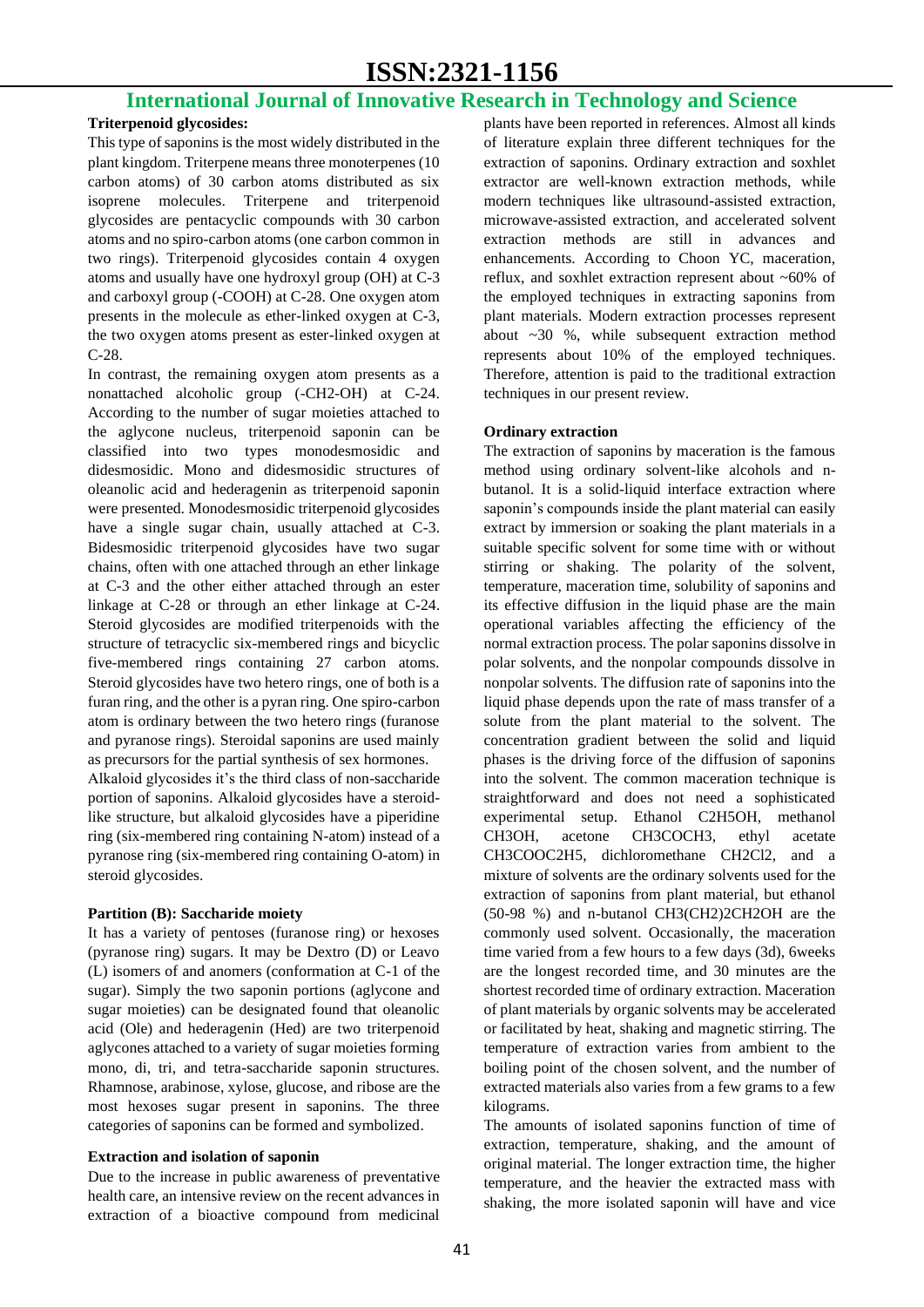versa. The amount of used solvent or extractant did not specify adequately and varied from a few millilitres to a few tens of litres. Standard column chromatography with silica gel stationary phase and an organic solvent as a mobile phase consumes more solvents than the static maceration process. Various saponins with different chemical structures can be extracted by maceration from the wild, desert, and cultivated plants with various species. After maceration, the alcoholic crude extract of plant materials then evaporated to obtain a more concentrated saponin containing solution. This solution may dilute with water and be subjected to a solvent extraction process using n-butanol and a separating funnel. Finally, n-butanol is easily removed using a rotatory evaporator under vacuum, and the remaining saponin residue stays in the round-bottomed flask. The dry residual saponin material can be fractionated and identified using several techniques, e.g., column chromatography, Sephadex, thin layer chromatography (TLC), and high-performance liquid chromatography (HPLC). The most commonly employed solvent system for TLC is chloroform glacial acetic acid – methanolwater (60:32:12:8) and ethyl acetate formic acid glacial acetic acid-water (100:11:11:26). Methanol water system (MeOH H2O) is the standard solvent system used with HPLC.28 The extraction and identification of saponin from the plant material are not easy and described as tedious.

#### **Soxhlet extraction**

The distillation process of plant material by Soxhlet is faster than the normal maceration process because it involves heating the organic solvent to its boiling point and then returning the condensed vapours to the original flask after passing through the plant tissue in the condenser. Hence, the extraction process takes place via the direct contact between the plant tissue and the hot fumes of the solvent. After a considerable extraction time, the colourless solvent becomes a dark green solution due to the mass transfer into the solvent. Then the solution was dried by rotary evaporator to dryness to obtain the dry crude extract of the plant, suspended in water, extracted by n-butanol and fractionated as mentioned above. Still, the solvent's polarity, extraction time, and temperature are significantly affected by soxhlet extraction. The normal maceration process is static extraction, but Soxhlet is dynamic extraction due to solvent circulation during extraction. The powder of the plant may initially be defatted with 60-80˚C petroleum ether or n-hexane statically or dynamically until the fatty components have been removed before the final extraction.

#### **Qualitative determination of saponins**

Saponin tests were carried out on the plant materials using standard procedures as described in references. The common methods of screening for the presence of saponins in the plant material depend on the three

significant saponin characteristics (1) the chemical characteristics and the formation of stable foam with shaking, (2) the hemolytic action of saponin on blood, and (3) the surface-active properties of saponin. The occurrence of saponins can be determined and confirmed qualitatively in the laboratory by different saponin tests. Standard foam test: 3g of each dry plant powder were weighed and extracted with 300ml of hot distilled water in a beaker. After filtration, the aqueous extracts were cooled, stirred and stored at 4°C in an automated refrigerator for 24h.

About 5ml of the plant extract was transferred into a test tube and diluted with 5ml of distilled water. The mixture was shaken vigorously for 2 minutes. The persistent appearance of foam lasting for at least 15 minutes and the forming of an emulsion when olive oil was added confirmed the presence of saponins. Wet foam test: The test solution was diluted by water and shaken vigorously for 12min is stable foamy lather appeared in the top of the test tube of the sample. Dry foam test: About  $\approx$ 5 grams of crude powder of the plant was shaken with 5 ml distilled water in a test tube and warmed in a water bath is stable, persistent froth, was mixed with 3 drops of olive oil and shaken vigorously. The formation of emulsion indicates the presence of saponins. Foam test for fresh samples: About  $\approx$  2gram of fresh plant sample (leaves) was added to 20ml distilled water ( $w/w = 1:10$ ), mixed by electric mixer, the mixture was filtered, the filtrate was concentrated by evaporation in a water bath to half of the original volume, then transferred into a test tube. The stable, persistent froth was mixed with 3 drops of olive oil and shaken vigorously than observed for the emulsion formation, indicating the presence of saponins.

#### **Quantitative determination of saponins**

In this method, saponins are traditionally extracted into water/ethanol mixtures, after which the alcohol is removed by evaporation and the saponins extracted from the water phase into n-butanol. According to the reference, saponin can be determined quantitatively by taking the dry powder of the plant sample weighing about 5g and poured into 200ml of 20% ethanol solution. The suspension was heated over a hot water bath for 3-4h with continuous stirring at about 5560℃. The mixture was filtered, and the plant powder's solid residue was reextracted with another 200ml of 20% ethanol solution. The two combined solutions were evaporated over a water bath at about 80-90℃ to reduce the volume to 40ml. The concentrated solution was transferred into a 250ml separating funnel, and 20ml of diethyl ether was added and shaken vigorously to remove impurities from the original solution. The aqueous layer was recovered for another extraction, while the ether layer with impurities was discarded.

 $Total\;saponin\;contents,\; \left(\frac{\%}{6}\right)=\frac{weight\;of\;the\;saponin\;residue}{weight\;of\;the\;original\;plant\;material}\;\times 100$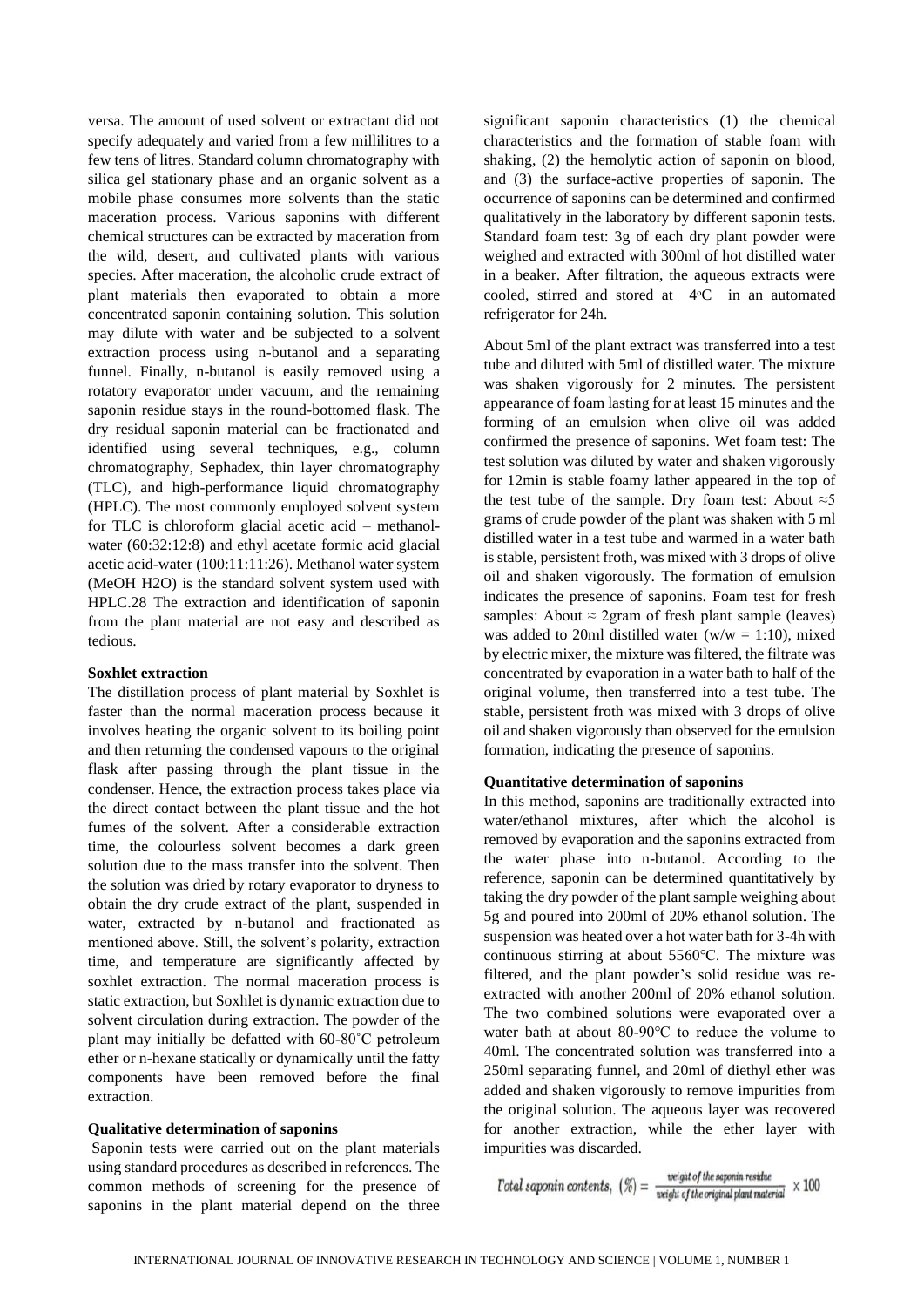## **ISSN:2321-1156**

### **International Journal of Innovative Research in Technology and Science**

The purification process was repeated after that 60ml of n-butanol was subsequently poured twice, and the combined n-butanol solutions (120ml) were washed twice with 20ml of 5% aqueous sodium chloride. The remaining aqueous solution was transferred to a dried pre-weighed porcelain crucible and dried in a drying oven at 60℃ to a constant weight. The remaining residue is the saponin product, which can be calculated by the A large quantity of plant material is used to increase the isolated saponin contents. The process seems efficient but has many technical and environmental disadvantages, like using three organic solvents (alcohol, ether, and nbutanol) with remarkable amounts, the need for heating, drying, and time-consuming. Another method for the determination of total saponin content was reported, in which the dry aerial parts of the plant (5.0g) were defatted twice with petroleum ether  $(60-80^{\circ}C)$   $(2x50ml)$ , an alcoholic solution (75%, 150 ml) was added to the defatted phase. Then, the mixture was refluxed at  $70^{\circ}$ C for four hours, and the extract solution was filtered and evaporated at 40-50 °C in rotavapor. The dry residue was dissolved by a suitable amount of distilled water and extracted triplicate with n-butanol (3x40ml). The combined n-butanol solution was evaporated at 90 °C using rotavapor to dryness, and the yield of saponin was calculated according to the equation.

#### **Conclusion**

This assessment shows that saponin has two main parts: the aglycone and a sugar moiety. Saponin with one sugar moiety was known as monodesmosidic, but with two sugar moieties was called bidesmosidic. According to the number of carbon atoms, the number of oxygen and nitrogen present in the molecule, aglycone or genin, or sapogenin itself was categorized into triterpenoid, steroid, and alkaloid glycosides. Maceration in organic solvent and Soxhlet is the primary traditional isolation way of saponins. The presence of saponin in the plant material may be confirmed using a dry or wet test depending on the foam formation characteristics. Determination of total saponin contents can be proceeding via consecutive solvent extraction by nbutanol.

References

- [1]. Vincken JP, Heng L, de Groot A, et al. Saponins, classification and occurrence in the plant kingdom. Photochemistry. 2007;68(3):275–297.
- [2]. Mahato SB, Nandy AK, Roy G. Triterpenoids. Phytochemistry. 1992;31(7):2199– 2249.
- [3]. Vasudeva RN, SukhenduBG, Pushpalatha B, et al. Triterpenoid saponins: a review on biosynthesis, applications and mechanism of their action. Int J Pharm Sci. 2012;7(1):24–28.
- [4]. Hassan SM, Haq AU, Byr JA, et al. Haemolytic and antimicrobial activities of saponin–rich

extracts from guar meal. Food Chemistry. 2010;119:600–605.

- [5]. Just MJ, Recio MC, Giner RM, et al. Antiinflammatory activity of unusual lupanesaponins from Bupleurumfruticescens. Planta Medica. 1998;64(5):404–407.
- [6]. Sparg SG, Light ME, van Staden J. Biological activities and distribution of plant saponins. J of Ethnopharmacology. 2004;94(2–3):219–243.
- [7]. Sindambiwe JB, Calomme M, Geerts S, et al. Evaluation of biological activities of triterpenoid saponins from Maesalanceolata. J Nat Prod. 1998;61(5):585-590.
- [8]. Simões CMO, Amoros M, Girre L. Mechanism of antiviral activity of triterpenoid saponins. Phytother Res. 1999;13(4):323– 328.
- [9]. Ellen De Geyter, Ellen Lambert, Danny Geelen, et al. Novel advances with plant saponins as natural insecticides to control pest insects. Pest Technology. 2007;1(2):96–105.
- [10]. Cheng TC, Lu JF, Wang JS, et al. Antiproliferation effect and apoptosis mechanism of prostate cancer cell PC–3 by flavonoids and saponins prepared from Gynostemmapentaphyllum. J Agric Food Chem. 2011;59(20):11319–11329.
- [11]. Armelle T Mbaveng, Ndontsa BL, Kuete V, et A naturally occurring triterpene saponinardisiacrispin B displayed cytotoxic effects in multi-factorial drug-resistant cancer cells viaferroptotic and apoptotic cell death. Phytomedicine. 2012;43(1):78–85.
- [12]. Abdel Gawad MM, El Sayed MM, Abdel Hameed ES. Molluscicidal steroidal saponins and lipid content of Agavedecipiens. Fitoterapia. 1999;70(4):371–381.
- [13]. Oboh HA, Omofoma CO. Heat-treated lima beans (Phaseoluslunatus) affect plasma lipids in hypercholesterolemic rats. Pak J Nutr. 2008;7(5):636–639.
- [14]. Waheed A, Barker J, Barton SJ, et al. A novel steroidal saponin glycoside from Fagoniaindica induces cell-selective apoptosis or necrosis in cancer cells. Eur J Pharm Sci. 2012;47(2):464– 473.
- [15]. Sheng H, Sun H. Synthesis, biology and clinical significance of pentacyclic triterpenes: a multitarget approach to preventing and treating metabolic and vascular diseases. Nat Prod Rep. 2011;28(3):543–593.
- [16]. Hostettmann K, Marston A. Saponins. UK: Cambridge University Press; 1995.
- [17]. Eva Madland. Extraction, isolation and structure elucidation of saponins from Herniariaincana. MSc thesis, Norwegian University of Science and Technology. 2013.